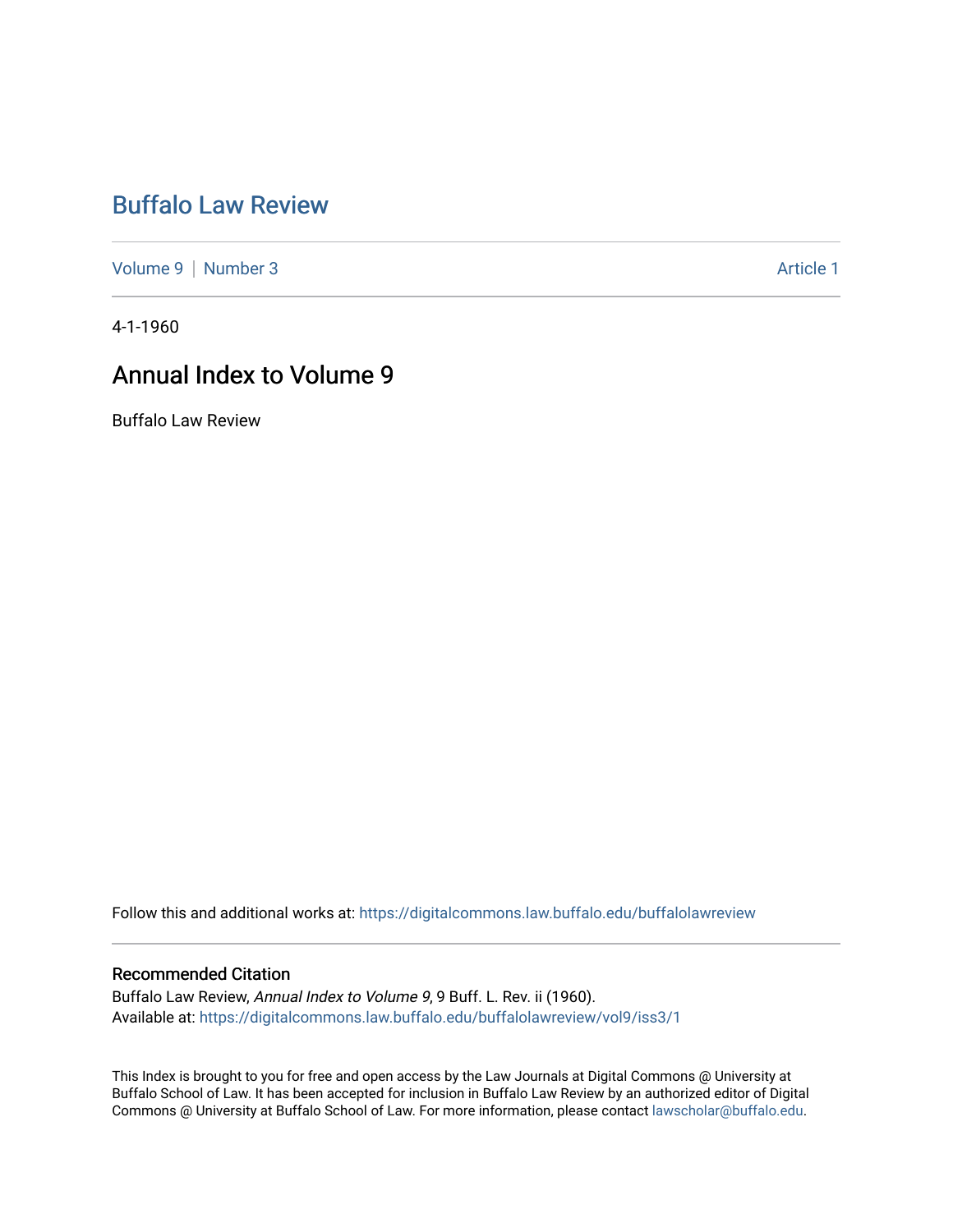### TABLE OF **AUTHORS AND** REVIEWERS

| ABRAHAM, GERALD. A Unitary Approach to Special Proceedings: The New York Pro-                     |     |
|---------------------------------------------------------------------------------------------------|-----|
| $posals \ldots$                                                                                   | 471 |
| COHEN, EMIL L. Scope of City Home Rule in New York: Revising Ward Boundaries                      |     |
| for Election of Supervisors Serving on County Board                                               | -1  |
| CRISSEY, LOIS. Zeisel, Kalven & Buckholz: Delay in the Court $\ldots \ldots \ldots \ldots \ldots$ | 400 |
| HELLERSTEIN, JEROME R. Newhouse: Constitutional Uniformity & Equality in State                    |     |
| Taxation<br>. <b>.</b>                                                                            | 402 |
| HYMAN, JACOB D. Scope of City Home Rule in New York: Revising Ward Boundaries                     |     |
| for Election of Supervisors Serving on County Board                                               | -1  |
| KAPLAN, BENJAMIN. Civil Procedure: Reflections on the Comparison of Systems                       | 409 |
| KOCHERY, DAVID R. The Nonprofit Hospital & the Union                                              | 255 |
| LAUFER, JOSEPH. Marital Law in Transition: The Problem in Israel                                  | 321 |
| LENHOFF, ARTHUR. Schlesinger: Comparative Law, Second Edition                                     | 395 |
| Neprop, Duane R. Perkins: Cases & Materials on Criminal Law & Procedure                           | 398 |
| SPARKS, BERTEL M. Policy Considerations: Alienability of the Beneficial Interest in               |     |
|                                                                                                   | 26  |
| STRAUSS, GEORGE. The Nonprofit Hospital & the Union                                               | 255 |
| SUMMERS, CLYDE W. Individual Rights in Collective Agreements: A Preliminary                       |     |
| $Analysis$                                                                                        | 239 |
| TAUBER, KURT. Schlamm: Germany and the East-West Crisis: The Decisive Chal-                       |     |
| lenge to American Policy                                                                          | 231 |
| WARD, PETER. The Uninsured Motorist: National & International Protection Presently                |     |
| Available & Comparative Problems in Substantial Similarity                                        | 283 |
| WEINSTEIN, JACK B. Revision of Procedure: Some Problems in Class Actions                          | 433 |

### TABLE OF **LEADING** ARTICLES

| CIVIL PROCEDURE: REFLECTIONS ON THE COMPARISON OF SYSTEMS. Benjamin Kaplan    | 409 |
|-------------------------------------------------------------------------------|-----|
| INDIVIDUAL RIGHTS IN COLLECTIVE AGREEMENTS: A PRELIMINARY ANALYSIS. Clyde W.  |     |
|                                                                               | 239 |
| MARITAL LAW IN TRANSITION: THE PROBLEM IN ISRAEL. Joseph Laufer               | 321 |
| NONPROFIT HOSPITAL AND THE UNION, THE. David R. Kochery and George Strauss    | 255 |
| POLICY CONSIDERATIONS: ALIENABILITY OF THE BENEFICIAL INTEREST IN A TRUST IN  |     |
|                                                                               | 26  |
| REVISION OF PROCEDURES: SOME PROBLEMS IN CLASS ACTIONS. Jack B. Weinstein     | 433 |
| SCOPE OF CITY HOME RULE IN NEW YORK: REVISING WARD BOUNDARIES FOR ELECTION    |     |
| OF SUPERVISORS SERVING ON COUNTY BOARD. Emil L. Cohen and Jacob D. Hyman      |     |
| UNINSURED MOTORIST: NATIONAL AND INTERNATIONAL PROTECTION PRESENTLY AVAILABLE |     |
| AND COMPARATIVE PROBLEMS IN SUBSTANTIAL SIMILARITY, THE. Peter Ward           | 283 |
| UNITARY APPROACH TO SPECIAL PROCEEDINGS: THE NEW YORK PROPOSALS, A. Gerald    |     |
| $\Delta b$ raham                                                              | 471 |
|                                                                               |     |

### TABLE OF BOOKS REVIEWED

| NEWHOUSE: CONSTITUTIONAL UNIFORMITY AND EQUALITY IN STATE TAXATION. Jerome      |  |
|---------------------------------------------------------------------------------|--|
| PERKINS: CASES AND MATERIALS ON CRIMINAL LAW AND PROCEDURE. Duane R. Nedrud 398 |  |
| SCHLAMM: GERMANY AND THE EAST-WEST CRISIS: THE DECISIVE CHALLENGE TO AMER-      |  |
|                                                                                 |  |
| SCHLESINGER: COMPARATIVE LAW, SECOND EDITION. Arthur Lenhoff  395               |  |
| ZEISEL, KALVEN AND BUCKHOLZ: DELAY IN THE COURT. Lois Crissey  400              |  |

### TABLE OF **RECENT DECISIONS\***

\*Table of New York Court of Appeals cases, 1958 Term, appears at pages **237-238.**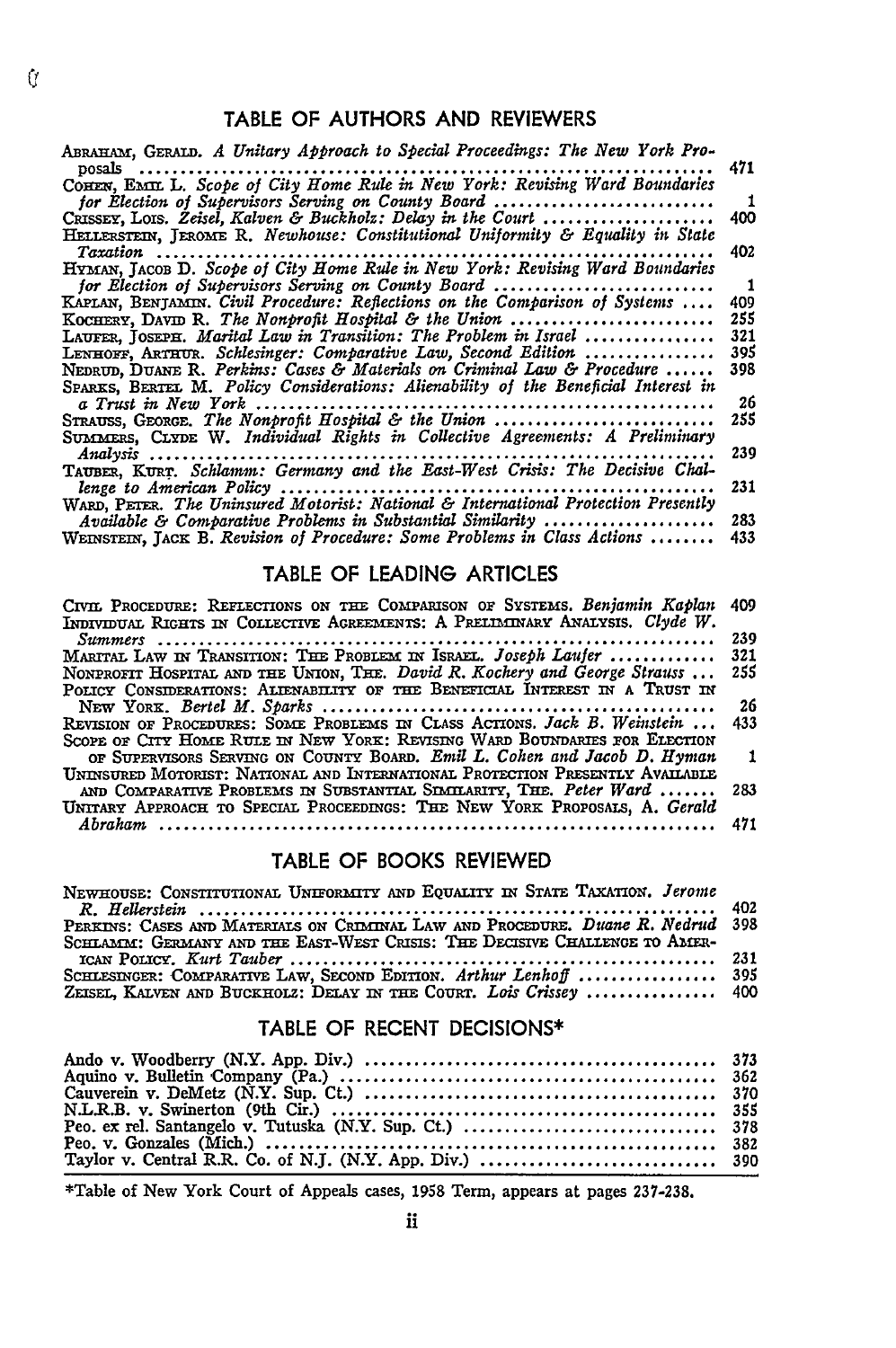## **SUBJECT INDEX**

## **A**

### ADMINISTRATIVE LAW

|                                                                                | 40  |
|--------------------------------------------------------------------------------|-----|
| Authority of Civil Service Commission to Change Grading Method                 | 51  |
| Failure to Appeal from Article 78 Proceeding Prevents Further Raising of Issue | 41  |
| Failure to Bring Article 78 Proceeding Bars Action for Damages                 | 45  |
| Judicial Review of Child Custody Proceedings                                   | 37  |
| Iudicial Review of Dismissal of Police Officer                                 | 39  |
|                                                                                | 42  |
|                                                                                | 43  |
| Power of Public Service Commission to Regulate Advertising in Telephone Books  | 52  |
|                                                                                | 48  |
|                                                                                | 49  |
|                                                                                | -50 |
|                                                                                |     |

## B

### BOOKS RECEIVED

## **C**

÷,

### CIVIL PROCEDURE

| A Unitary Approach to Special Proceedings: The New York Proposals<br>Civil Procedure: Reflections on the Comparison of Systems<br>Employee's Interest in Subrogated Claim can be Pleaded and Proved<br>Joinder of Parties under Section 290-c of Tax Law<br>Notice Required in Default Judgment for Support Payment Arrears<br>Official Records Admissible under C.P.A. Section 374-a Without Calling Entrant<br>Pleading Requisites to Sufficiently State Slander Action Defense<br>Proposed Changes in New York Civil Procedure: A Synopsis<br>Revision of Procedure: Some Problems in Class Actions<br>Sheriff's Right to Poundage under Civil Practice Act Section 687-a<br>Six Year Statute of Limitation Applicable to Municipal Law Section 205-a Action<br>Third Party Practice—Active and Passive Negligence | 61<br>471<br>409<br>66<br>55<br>59<br>62<br>54<br>494<br>433<br>65<br>57<br>63 |  |
|-----------------------------------------------------------------------------------------------------------------------------------------------------------------------------------------------------------------------------------------------------------------------------------------------------------------------------------------------------------------------------------------------------------------------------------------------------------------------------------------------------------------------------------------------------------------------------------------------------------------------------------------------------------------------------------------------------------------------------------------------------------------------------------------------------------------------|--------------------------------------------------------------------------------|--|
| <b>CONTRACTS</b>                                                                                                                                                                                                                                                                                                                                                                                                                                                                                                                                                                                                                                                                                                                                                                                                      |                                                                                |  |
| Effect of Specific Disclaimer on Introduction of Evidence of Fraud<br>Material Elements of a Real Property Purchase Contract<br>Recovery of Property Involved in an Illegal Transaction<br>Stay of Legal Proceedings Where Contract Calls for Arbitration                                                                                                                                                                                                                                                                                                                                                                                                                                                                                                                                                             | 72<br>69<br>74<br>70<br>67<br>73<br>71                                         |  |
| CONSTITUTIONAL LAW                                                                                                                                                                                                                                                                                                                                                                                                                                                                                                                                                                                                                                                                                                                                                                                                    |                                                                                |  |
| Constitutionality of Hospital Licensing Regulations<br>Constitutionality of Water Pollution Control Act, I<br>Constitutionality of Water Pollution Control Act, II<br>Constitutional Right to Appellate Review in Forma Pauperis<br>Constitutional Right to Counsel: Adjournment to Secure<br>Deprivation of Property: Establishing Bus Stop not a "Taking"<br>Gross Receipts Tax: Application to Foreign Corporation<br>Limitation on Expanding Scope of Legality of Searches and Seizures in Michigan                                                                                                                                                                                                                                                                                                               | 93<br>76<br>82<br>83<br>97<br>91<br>75<br>79<br>382                            |  |
|                                                                                                                                                                                                                                                                                                                                                                                                                                                                                                                                                                                                                                                                                                                                                                                                                       |                                                                                |  |

 $\frac{1}{2}$  ,  $\frac{1}{2}$  ,  $\frac{1}{2}$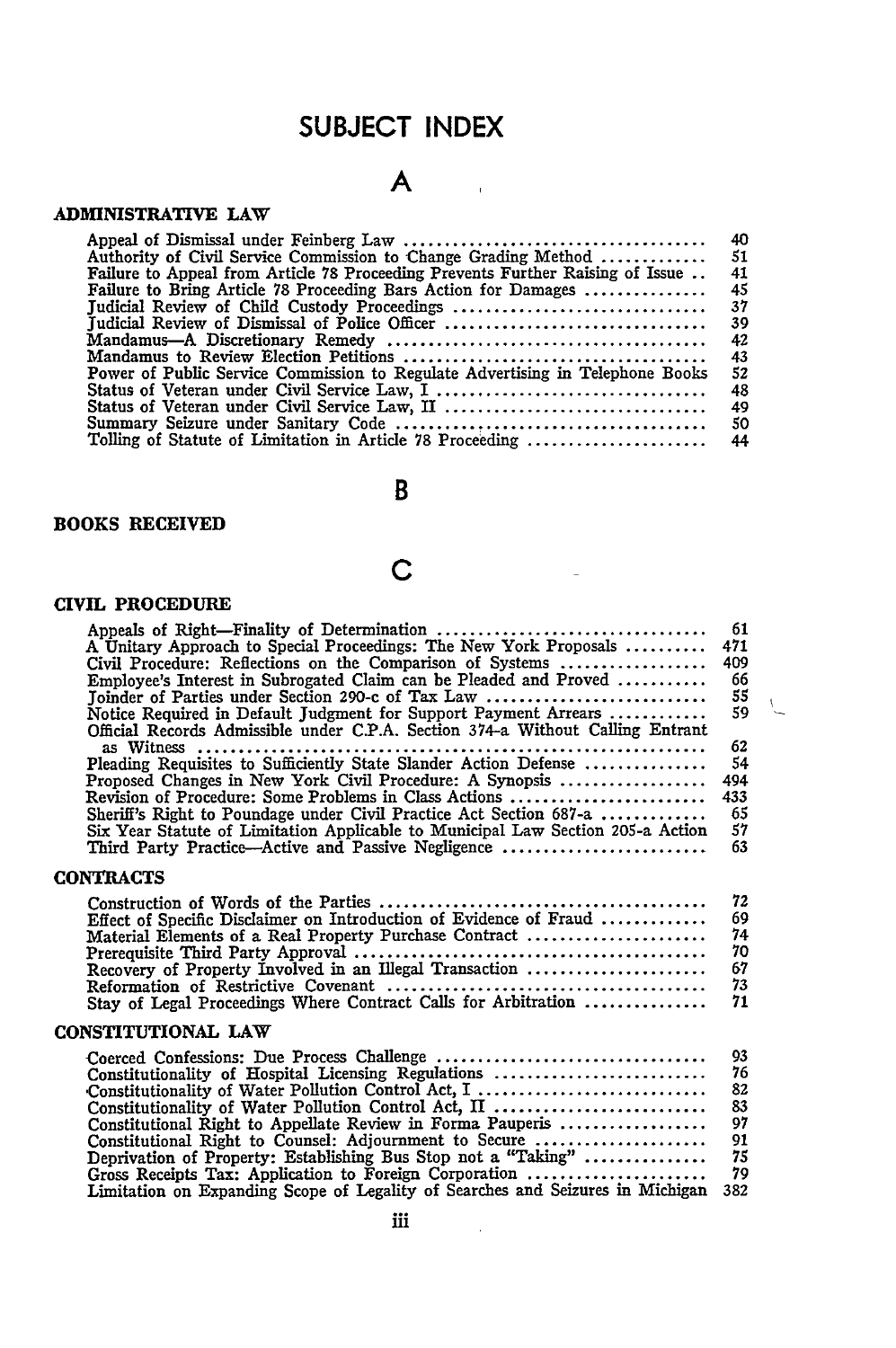| Scope of City Home Rule in New York: Revising Ward Boundaries for Election<br>State Taxation of Interstate Carriers<br>State Taxation of Interstate Carriers<br>Sufficient Specification of Criminal Acts: "Loitering"; Barbiturate Prescriptions"<br>Validity of Amended Zoning Classification<br>Validity of Elect                                                                                                                                                                                                                                                                                                                                                                                                                                                                                            | 98<br>1<br>86<br>88<br>81<br>95<br>84<br>85                                                           |
|-----------------------------------------------------------------------------------------------------------------------------------------------------------------------------------------------------------------------------------------------------------------------------------------------------------------------------------------------------------------------------------------------------------------------------------------------------------------------------------------------------------------------------------------------------------------------------------------------------------------------------------------------------------------------------------------------------------------------------------------------------------------------------------------------------------------|-------------------------------------------------------------------------------------------------------|
| <b>CORPORATIONS</b>                                                                                                                                                                                                                                                                                                                                                                                                                                                                                                                                                                                                                                                                                                                                                                                             |                                                                                                       |
| Action by Former Director Against Fellow Directors                                                                                                                                                                                                                                                                                                                                                                                                                                                                                                                                                                                                                                                                                                                                                              | 103<br>101<br>99<br>104                                                                               |
| <b>CREDITORS' RIGHTS</b>                                                                                                                                                                                                                                                                                                                                                                                                                                                                                                                                                                                                                                                                                                                                                                                        |                                                                                                       |
| Federal v. State Determination of Property Rights Subject to Federal Liens<br>Third Party Restraining Order in Supplementary Proceedings                                                                                                                                                                                                                                                                                                                                                                                                                                                                                                                                                                                                                                                                        | 105<br>109<br>110<br>107                                                                              |
| CRIMINAL LAW                                                                                                                                                                                                                                                                                                                                                                                                                                                                                                                                                                                                                                                                                                                                                                                                    |                                                                                                       |
| Coram Nobis: Defendant Must Be Apprised of Rights<br>Defendant Serving Indeterminate Sentence can be Sentenced to State Prison<br>Demurrer to a Single Count of an Indictment: People's Right to Appeal from<br>Dismissal of Indictment for Lack of Prosecution<br>Double Jeopardy: New York "Waiver" Doctrine Survives Impact of Green Case<br>Double Jeopardy: Prosecution for Underlying Felony Following Acquittal for                                                                                                                                                                                                                                                                                                                                                                                      | 129<br>111<br>138<br>135<br>131<br>132<br>130<br>119<br>117                                           |
| Effect of State Conviction Upon Recidivist Statutes<br>Failure of Judge to Answer Jury's Request for Further Instructions<br>Habeas Corpus for Irregularity in Proceedings: Presumption of Regularity<br>Immunity of Prospective Defendant from Grand Jury Indictment<br>Market Value Defined in Grand Larceny Prosecutions<br>People's Burden of Proving Defendant Not in the Throes of an Epileptic Attack<br>People's Right to Appeal from Dismissal of Information<br>Possession of Materials Used in the Policy Game<br>Power of Appellate Division to Review Indeterminate Sentence<br>Power of Grand Jury to Compel Witnesses to Complete Questionnaire<br>Recidivist Statutes: Single Trial for Multiple Offenses Construed as Single Convic-<br>tion<br>Sufficiency of Indictment for Reckless Driving | 378<br>117<br>136<br>134<br>120<br>114<br>124<br>126<br>137<br>131<br>125<br>115<br>122<br>137<br>127 |

### **D**

### **DECEDENTS' ESTATES AND TRUSTS**

| Child en ventre sa mere not "Beneficially Interested" in Trust  143                   |      |
|---------------------------------------------------------------------------------------|------|
| Construction of Meaning of Term "Children" as Used in Testamentary Disposition        | 139  |
|                                                                                       |      |
| Discretionary Power of Trustee to Invade Corpus  141                                  |      |
| Granting of Counsel Fees under Section 278 of Surrogate's Court Act  148              |      |
| Judicial Excision of Measuring Life from Trust to Avoid Rule against Perpetuities 144 |      |
| Policy Considerations: Alienability of the Beneficial Interest in a Trust in New      |      |
|                                                                                       | - 26 |
|                                                                                       |      |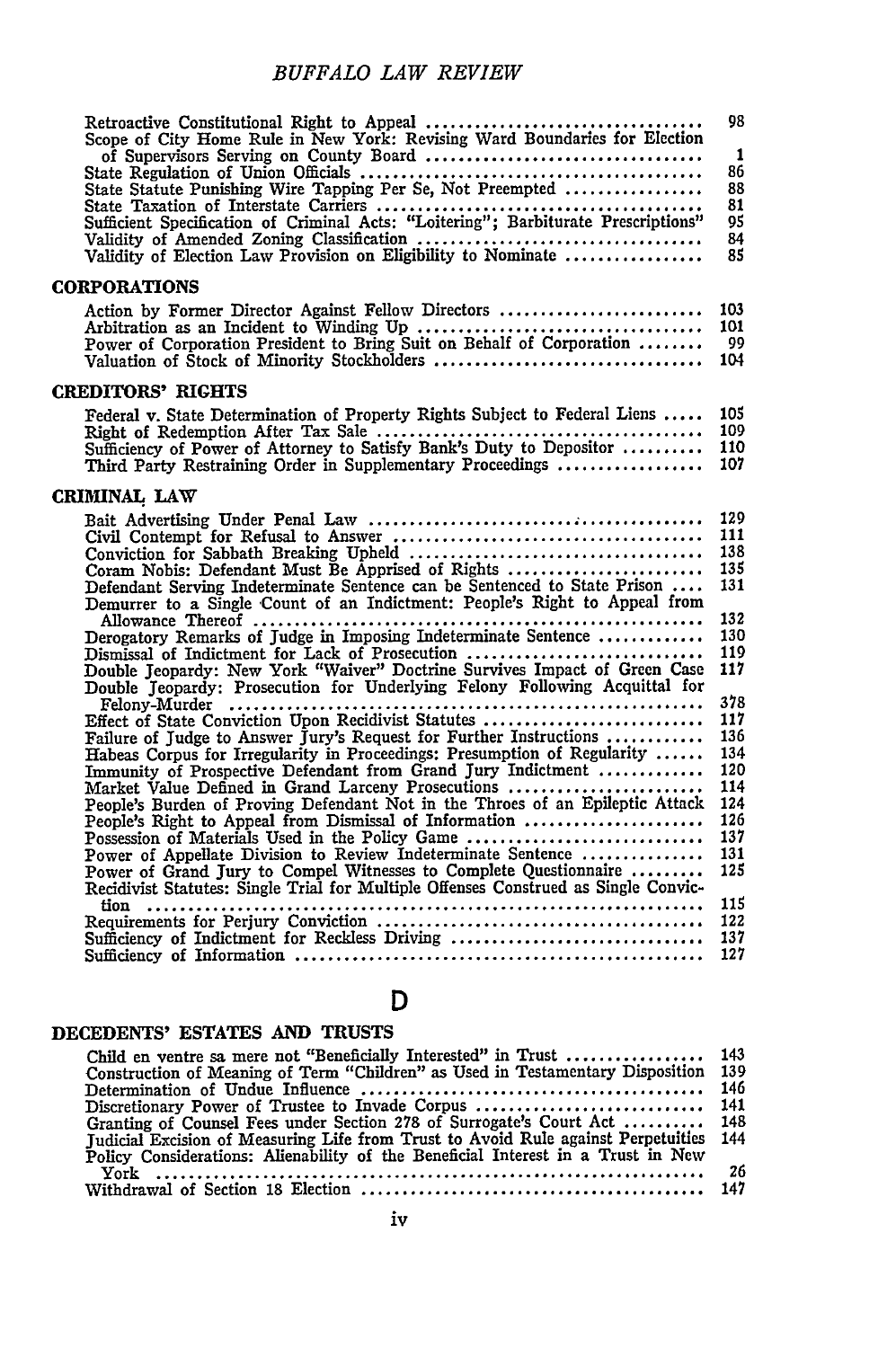### *SUBJECT INDEX*

## **E**

 $\bar{\star}$ 

 $\sim$   $\sim$ 

 $\sim$   $\epsilon$ 

 $\hat{\mathbf{v}}$ 

| <b>EVIDENCE</b>                                                                |     |
|--------------------------------------------------------------------------------|-----|
|                                                                                |     |
|                                                                                |     |
|                                                                                |     |
| Evidence Obtained by Wire Tapping Admissible in New York Courts  149           |     |
| Evidence of Speeding Provided by Untested Radar Equipment  161                 |     |
|                                                                                |     |
|                                                                                |     |
| "Other Evidence" Required to Corroborate Complainant's Testimony in Rape Case  | 157 |
|                                                                                |     |
| Spontaneous Declaration as Evidence: Prejudicial Statements of Prosecuting At- |     |
| torney                                                                         |     |

# $\mathbf{I}$

### **INSURANCE**

| "All Risks" Coverage Distinguished from Standard Fire Coverage  166       |  |
|---------------------------------------------------------------------------|--|
| Liability Insurance—Policy Interpretation—Separability of Named and Addi- |  |
|                                                                           |  |
|                                                                           |  |

## **L**

### LABOR LAW

| Applicability of Contract Arbitration Clause to Another Contract  169   |  |
|-------------------------------------------------------------------------|--|
|                                                                         |  |
|                                                                         |  |
|                                                                         |  |
| Individual Rights in Collective Agreements: A Preliminary Analysis  239 |  |
|                                                                         |  |

**M**

### **MUNICIPAL** CORPORATIONS

| www.com.com                                                            |  |
|------------------------------------------------------------------------|--|
| Change of City Ward Boundaries; Effect on County Electoral System  175 |  |
| New York Thruway Authority Held to be a Separate Entity  175           |  |
|                                                                        |  |
|                                                                        |  |

### **P**

### **PROPERTY**

| Abatement of Taxes—Basis for Adjustment of Controlled Rent  175      |  |
|----------------------------------------------------------------------|--|
| Application of Decontrolling Provisions of Residential Rent Law  178 |  |
|                                                                      |  |
|                                                                      |  |
|                                                                      |  |
| Eminent Domain—Denial of Interest Prior to Filing of Claim  184      |  |
|                                                                      |  |
|                                                                      |  |
|                                                                      |  |

## T

### **TAXATION**

| Extension of Mortgage: Not Subject to Mortgage Recording Tax              | 194 |
|---------------------------------------------------------------------------|-----|
| New York Mortgage Tax: Immunity of Contractor under Federal Housing Act   | 196 |
| Night Club Owner Employer for Unemployment Insurance Tax Purposes  193    |     |
| Unrealized Appreciation of Assets Excluded from Earnings and Profits  190 |     |
|                                                                           |     |